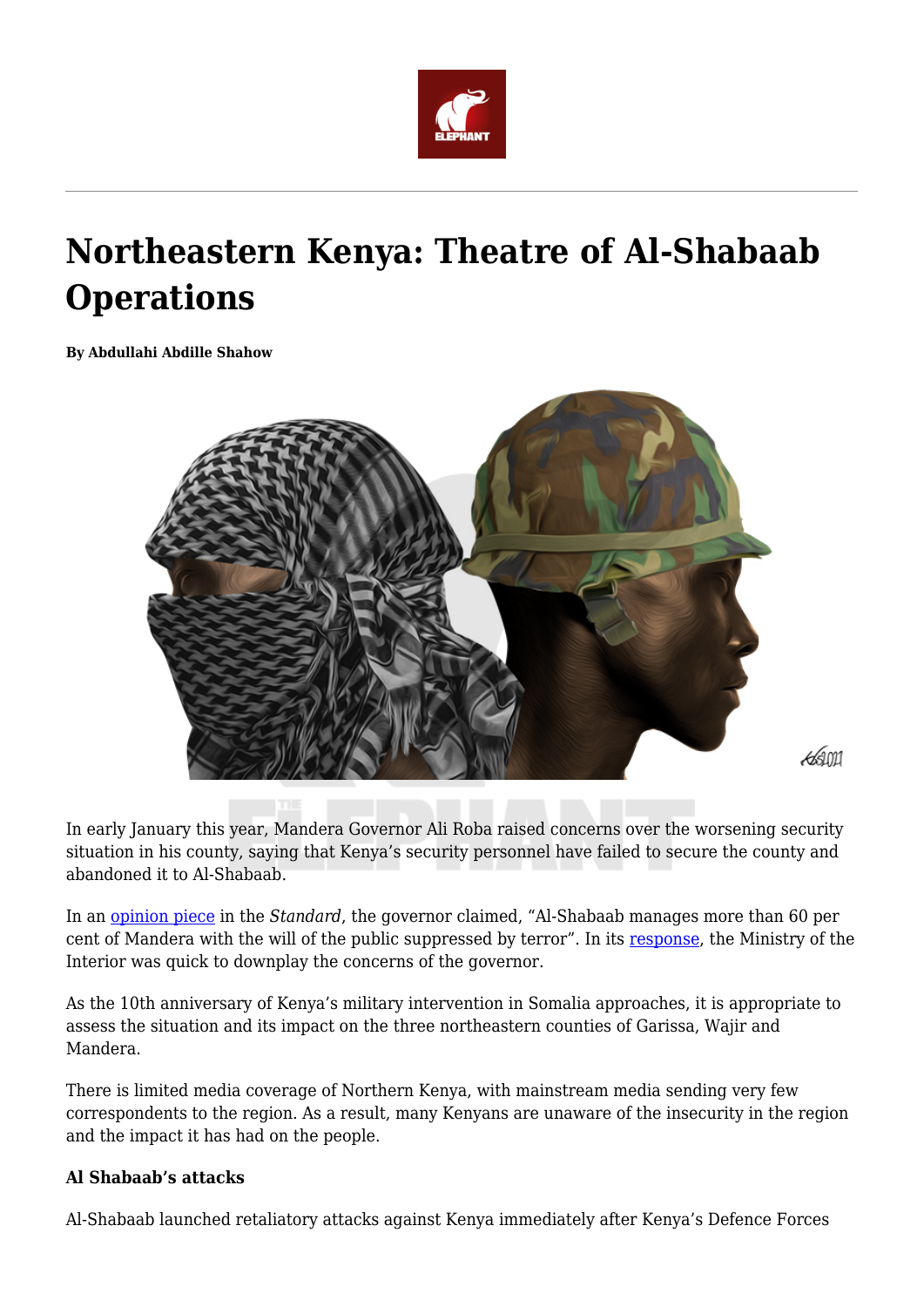entered Southern Somalia to dislodge the militants; the government linked initial cross-border incidents involving [kidnappings of tourists and aid workers](https://www.bbc.com/news/world-africa-15337464) to the Somalia-based group. However, what the Kenyan leadership had not carefully considered before crossing into Somalia was what a military intervention inside Somalia would mean for stability in the homeland.

Kenya has never been involved in a military intervention in any country outside peacekeeping operations within the framework of the United Nations. In sending its military to Somalia, Kenya did not foresee the devastating impact retaliatory Al-Shabaab attacks would have on Kenya's stability and domestic security. It also did not carefully consider the competencies and the ability of Kenyan security agencies to stop Al-Shabaab attacks inside Kenya .

Kenya has since 2011 experienced hundreds of attacks attributed to Al-Shabaab inside its territory, including in major cities like Mombasa and Nairobi. Some of these attacks — such as the [September](https://www.bbc.com/news/av/world-africa-29247163) [2013 Westgate attack](https://www.bbc.com/news/av/world-africa-29247163) and the January 2019 [Dusit D2 complex attack](https://edition.cnn.com/2019/01/16/africa/kenya-hotel-complex-terror-attack/index.html) — were devastating. They attracted a lot of attention as they took place in the capital city. But it is in the northeastern region, in the three counties of Garissa, Wajir and Mandera, where the Al-Shabaab has concentrated its actions, killing hundreds of civilians and security forces in the hundreds of attacks that have occurred to date.

Terror attacks in the region involve attacks against government security forces, civilians, infrastructure, and poorly defended government outposts. The group operates with relative impunity, conducting attacks almost at will and at the time and place of its choosing. It is partly helped by — and exploits — Kenya's long, largely uncontrolled porous border with Somalia. The northeast is vast, with little government presence and lots of ungoverned space.

## **Impact of attacks**

Al Shabaab attacks have had [profound adverse effects](https://www.crisisgroup.org/africa/horn-africa/kenya/hidden-cost-al-shabaabs-campaign-north-eastern-kenya) on the population, disrupting everyday life, affecting livelihoods and deepening the socio-economic woes of one of the most underdeveloped regions in Kenya. The death toll has been heavy for both civilians and security personnel. The Kenya Police Service in particular has suffered heavy casualties; other than the specialised police units, ordinary service members are not sufficiently well armed to confront the enemy.

Al-Shabaab are much better armed because, other than AK47 Kalashnikovs, the militants are also armed with rocket-propelled grenades (RPGs) and machine guns. Ordinary Kenyan police are mostly armed with AK47s or G3 guns.

Another reason why the police have suffered heavy casualties and have become the primary victims of Al-Shabaab attacks is because they are dispersed across the region and must defend remote outposts, at times in small numbers.

Al-Shabaab intends to isolate the northeastern region, cut it off from the rest of Kenya and turn it into an ungovernable space. There are three areas of operation, one in each of the three counties mentioned above, where the group has a presence and has deployed fighters.

## **Al-Shabaab areas of operation**

Kenyan security agencies seem unable to root out the group from these areas altogether. The three areas have in common that they are all close to the border with Somalia, which gives Al-Shabaab the advantage of quickly retreating into Somalia whenever it comes under pressure. Also, in these areas, Al-Shabaab has an extra edge. It has a significant presence and controls towns and villages inside Somalia close to the Kenyan border.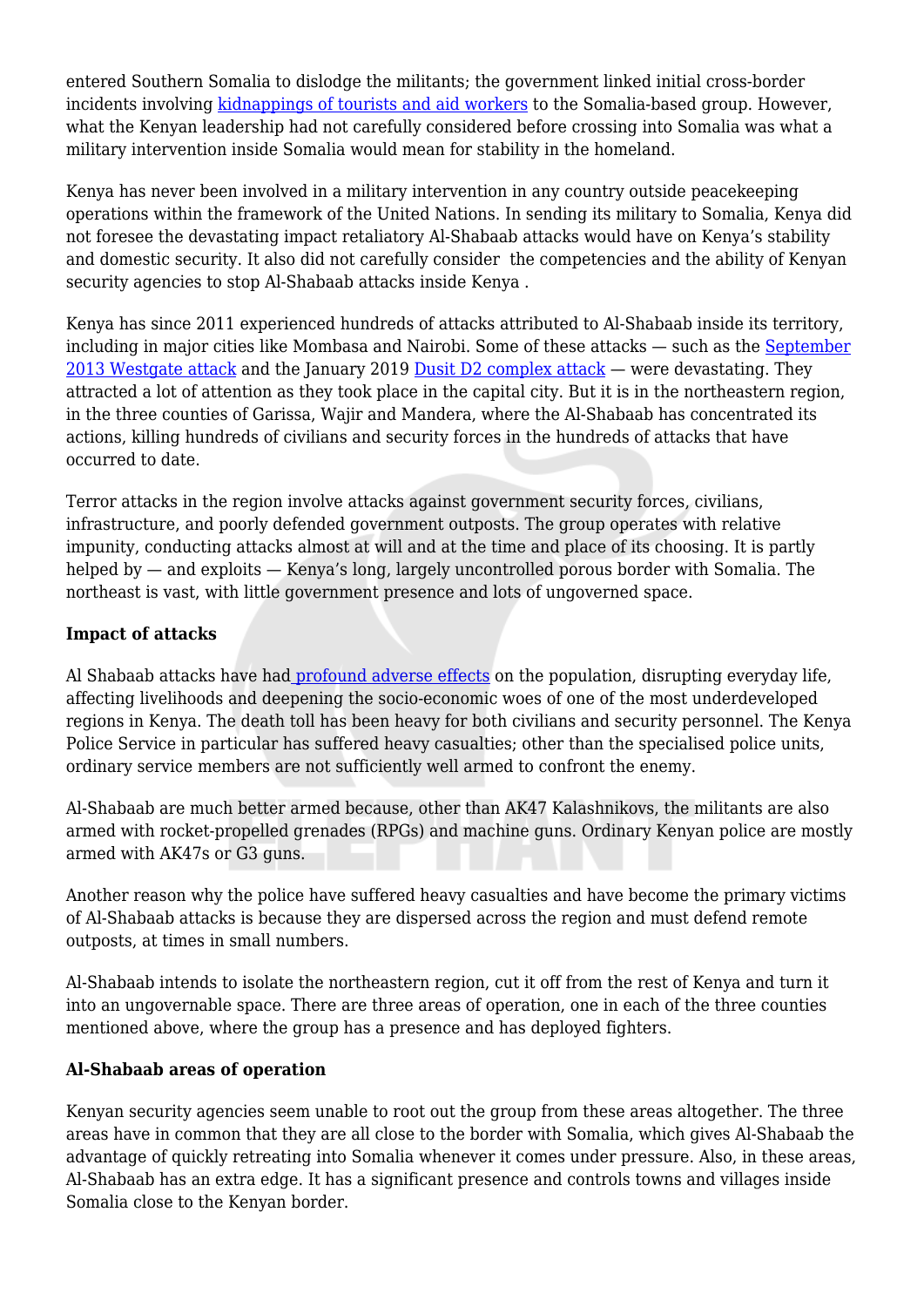The hotspots in Garissa are in the southern parts of the county around Ijara, Masalani and Hulugho. Like in Lamu County, these areas are close to the Boni Forest enclave where the group has deployed fighters and set up bases.

In Mandera, the hotspots are around Arabia, Lafey and Elwak, which is infamous for some of the deadliest attacks in the region such as the two attacks in November 2014 — a bus attack in which 28 people were killed, most of them teachers, and the attacks on quarry workers which left 38 dead. In March this year, a civilian bus that had left Lafey en route to Mandera town [was targeted](https://www.reuters.com/article/uk-kenya-security-idUSKBN2BG212) by an IED planted in the road. The attack killed at least three civilians and injured 10.

In Wajir, Al-Shabaab activities are concentrated in Tarbaj constituency and the areas around Kutulo, Konton, and Qorof Harar. The Wajir area is connected to and is an extension of the Mandera area of operations. Al Shabaab deploys fighters into the area from the Gedo region of Somalia where it has a considerable presence and controls the adjacent towns and villages.

Al-Shabaab has an extra advantage in that it has a considerable presence and controls towns and villages inside Somalia that are close to the Kenyan border.

The militant group operates with relative impunity in these hotspots, crossing in and out of Kenya almost at will. The government security apparatus is unable to contain them and residents have been left to their own devices. Occasionally, the group will occupy villages for hours, assemble residents in one place, and preach to them, disparaging the Kenyan government. Local government administrators (chiefs) have abandoned their locations and increasingly operate from larger towns where they feel safe. Whenever security forces venture into these areas or try to patrol them, their vehicles are ambushed and attacked with IEDs.

Government services and development projects have stalled. Schools cannot operate normally. New roads cannot be built and old ones cannot be upgraded; generally, development projects cannot go ahead unimpeded and government officials at the county or national level do not have unfettered access. In the last few years the group has destroyed dozens of Safaricom masts in these areas, leaving villages and towns without network coverage.

#### **Consequences**

One other devastating impact of the Al-Shabab campaign in the region is the departure of many skilled professionals from the area. The northeastern region depends heavily on a skilled workforce — doctors, engineers, teachers, and many others — from outside the region. Fearing for their lives, many have left the area, deepening the woes of an already impoverished region.

Teachers have been most affected, leaving the region in at least three large droves in the last decade, each time in their hundreds. Due to a lack of teachers, many [schools have closed](https://www.theguardian.com/global-development/2020/mar/10/schools-close-in-north-east-kenya-after-al-shabaab-targets-teachers) and those which remain open operate below capacity, putting the education and the future of thousands of children in jeopardy. Since the ministry of education [banned national rankings](https://nairobinews.nation.co.ke/news/government-bans-ranking-of-schools-by-exams) in 2014, accurate statistics are hard to come by. Schools in northeastern Kenya perform poorly when compared to the rest of the country. A list of [top 100 schools nationally](https://nation.africa/kenya/news/education/2020-kcse-list-of-top-100-schools-3397314) in the 2020 Kenya Certificate of Secondary Education (KCSE) examination compiled by the Daily Nation did not include any school from northeastern Kenya. Fewer candidates from the three counties attain the grade C+ and above required for university admission in Kenya.

Travel by road in the troubled hotspots has become a risky affair. Buses and lorries travelling between Mandera and Nairobi use longer routes to escape armed attacks and roadside bombs. The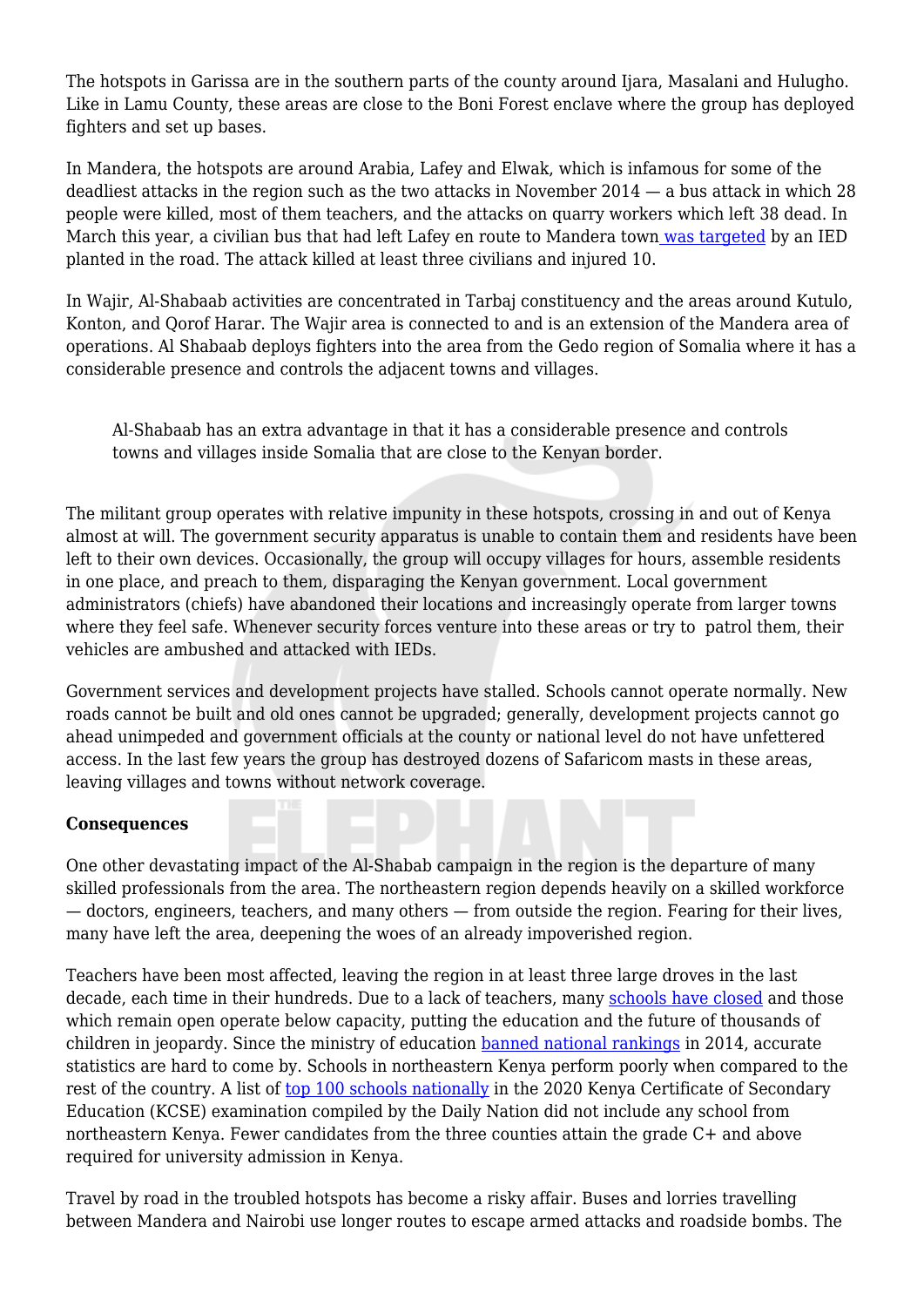situation is the same for roads in southern Garissa, which have become risky to take for both government and civilian vehicles.

Occasionally, the group will occupy villages for hours, assembling residents in one place and preaching to them.

However, in the last two years, the group has become even more bold and daring. It does not limit itself to the traditional hotspots anymore, and its fighters have been making incursions deep into Kenyan territory, at times 150 to 200 kilometres inside the border. Its fighters have even attacked schools in the vicinity of Garissa town.

In Mandera, the group has expanded its presence along all the major highways in the county, rendering dangerous locations and roads that were previously considered safe. This is what elicited the outcry of Mandera Governor Ali Roba in January; he has been attacked twice in the past and is unable to move freely within the county. In May 2017[, his convoy of vehicles was attacked](https://www.reuters.com/article/kenya-attacks-idINKBN18K0OH), and five security officers accompanying him, including his bodyguard, were killed.

#### **State response**

The strategies put in place by the government and the security leadership to combat Al-Shabaab in the last decade have failed to produce results. The default government response to increased Al-Shabaab attacks in the region has been to deploy extra security forces, but the attacks have continued. The response has not been adequate, and it has failed to protect residents and stop crossborder incursions. Security forces are mainly on the defensive and not on the offensive. They do not pursue Al-Shabaab into their hideouts but instead wait for the group to attack them in their police posts or ambush them as they travel or go on patrol, placing IEDs on roads.

The security leadership blames the communities they are supposed to protect. They accuse them of "harbouring" terrorists and not supporting security operations. The local administration fails to understand that security is a state function, and that the state is supposed to protect communities, not harm them. The Kenyan state and its security agencies must secure the region and protect the citizens' lives and property.

A good relationship between the security agencies and the communities is crucial in winning the fight. But it is the security agencies that are supposed to make this happen, not the communities. They are supposed to win the hearts and minds of the locals and closely work with the communities to defeat the enemy.

Governor Ali Roba has been attacked twice in the past and is unable to move freely within the county.

The population is caught between a merciless enemy that has desecrated their lives and livelihoods and a state security apparatus that is uncompromising, blaming the population of sympathising with Al-Shabaab, meting out collective punishment, and harassing and killing the locals that it is supposed to protect.

The community mistrusts state security agencies, a mistrust that is both contemporary and historical. In effect, the people of the northeastern region have a troubled history with the state, including a [secessionist conflict](https://books.google.co.ke/books?hl=en&lr=&id=VAwSBQAAQBAJ&oi=fnd&pg=PP3&dq=shifta+war+kenya&ots=3HceIsj2Jo&sig=5ZBbdsPbCNbl_nelt6nMjoQk7qo&redir_esc=y#v=onepage&q=shifta%20war%20kenya&f=false). Immediately after independence in 1963, ethnic Somalis backed by